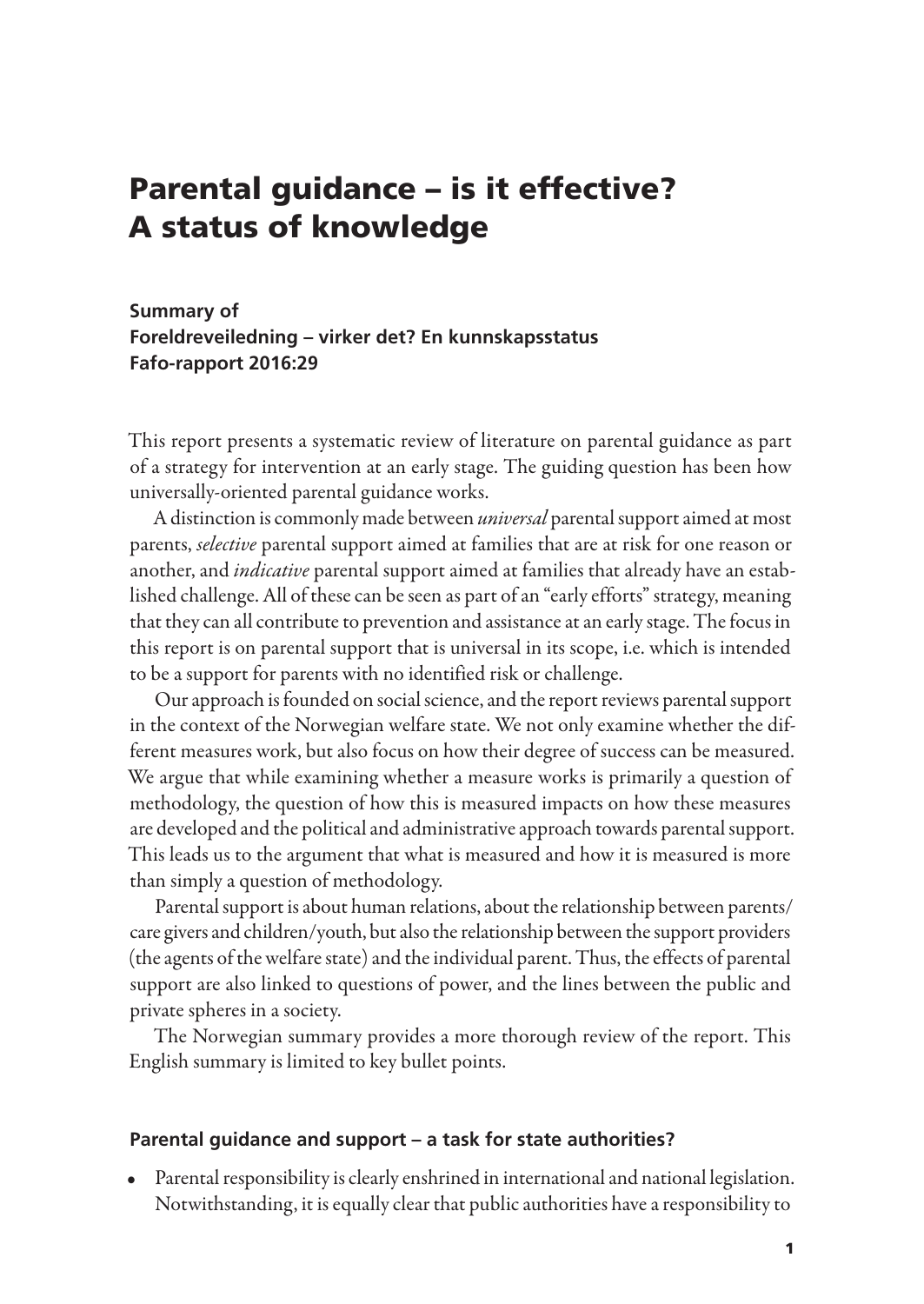safeguard the security and safety of children during their adolescence. The question is where to draw the line.

- This report takes a historic approach and illustrates that this line has been drawn and redrawn throughout Norwegian modern history.
- The increase in parental support measures today can be interpreted as *defamilisation* – where public efforts to support parents are seen as a way to undermine the position of the family in society. However, it can also be seen as *refamilisation* – where the public efforts are interpreted as a strategy to strengthen and support the family.
- Parental strategies do not evolve in a purely private vacuum. They are influenced by norms, clear societally rooted expectations on how to parent and how not to parent.
- Knowledge about child development and child-rearing is increasingly professionalized based on new knowledge in psychology and pedagogy. A key challenge is to deliver state-run parental support to an increasingly diverse parent population without converting certain social and cultural versions of what is good and right into universally applied norms.

#### **Parental support aimed at most parents**

- Norwegian parents are offered a range of different parental guidance programmes. Most of the programmes are developed to meet the challenges of families at risk. In our review, we address four programmes that are offered to parents with no predefined risks or challenges – programmes that are open to all parents. These are International Child Development Programme (ICDP), Circle of Security (COS), Marte Meo and The Incredible Years (IY). A thorough presentation is given in each programme.
- We have not identified any Norwegian studies that provide an overview of how widespread these programmes are, where they are offered and by whom, or how local authorities choose between the different programmes. As far as we know, no study has mapped the prevalence of the programmes, the number of Norwegian parents that have participated in such a programme, or the characteristics of those that have participated.
- The programmes offered to Norwegian parents have many similarities, but a main divide is between behaviour-based programmes and attachment programmes. The difference is discussed in this report.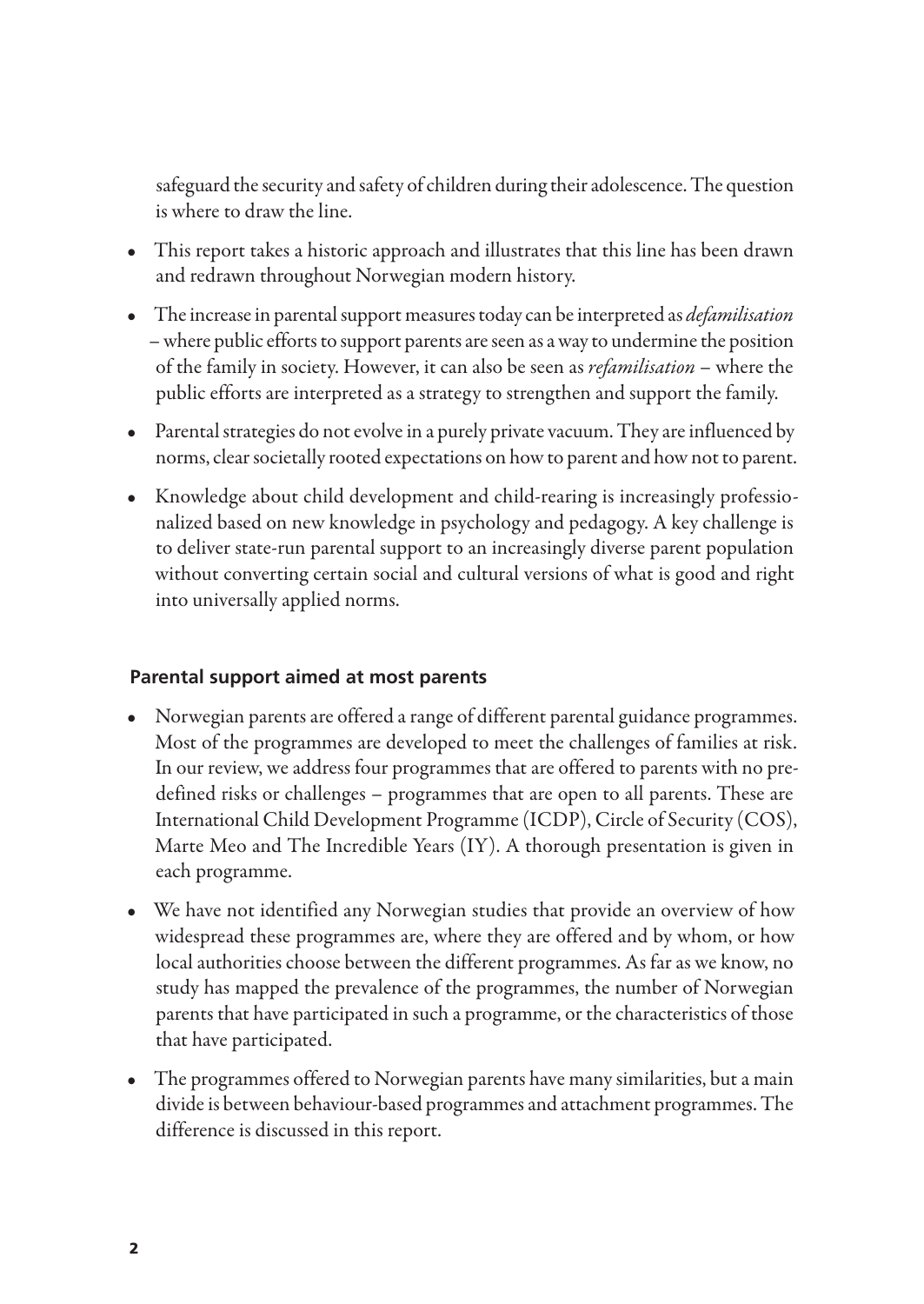### **Does parental guidance and support work?**

- This question can be addressed by simply referring to the research conducted on the four aforementioned programmes. While some programmes have been subject to more scientific scrutiny than others, and while the quality of research conducted varies, most parental guidance programmes seem to work (with some exceptions). Parents report participation as a positive experience, and when measuring their parental capabilities studies generally find that they have in some way or another become better parents. Yet it must be stressed that the approaches, research designs and quality in this literature all vary.
- With regard to other measures such as home visits the general picture is that the experiences are good, but there is a lack of research that can prove above a reasonable doubt that these measures are effective.
- When reviewing the international and Norwegian studies, we have consistently found summaries that conclude that there is uncertainty with regard to evidence. This is linked to the fact that measuring effects from preventive measures such as parental support is a challenge. We argue that the focus on randomly controlled trials, which is currently seen as the ultimate test of effects within this field, should be complemented by other research designs.

## **How to measure effects with regard to parental support**

- Measuring the success of parental guidance is complex. What defines a good parent is open to interpretation, which means that measuring improvement is not an exact science. These are normative questions, even though some principals are universal, such as the use of violence. There is also disagreement among professionals with regard to how to best provide parental advice.
- There is a drive towards measuring effects in this field. Not only with regard to parental guidance programmes, but also in other measures, such as home visits. Being able to show documented effects is in some contexts becoming the dominant factor when selecting the appropriate initiatives and methods.
- Evidence-based studies focusing on measurable results are important, but such studies also have their limitations. While they can identify isolated and measurable results, they are rarely able to provide knowledge on why the result occurred, or did not occur. Hence the focus when assessing parental guidance should not merely be on result studies, but on studies that focus on processes and outcomes more broadly.